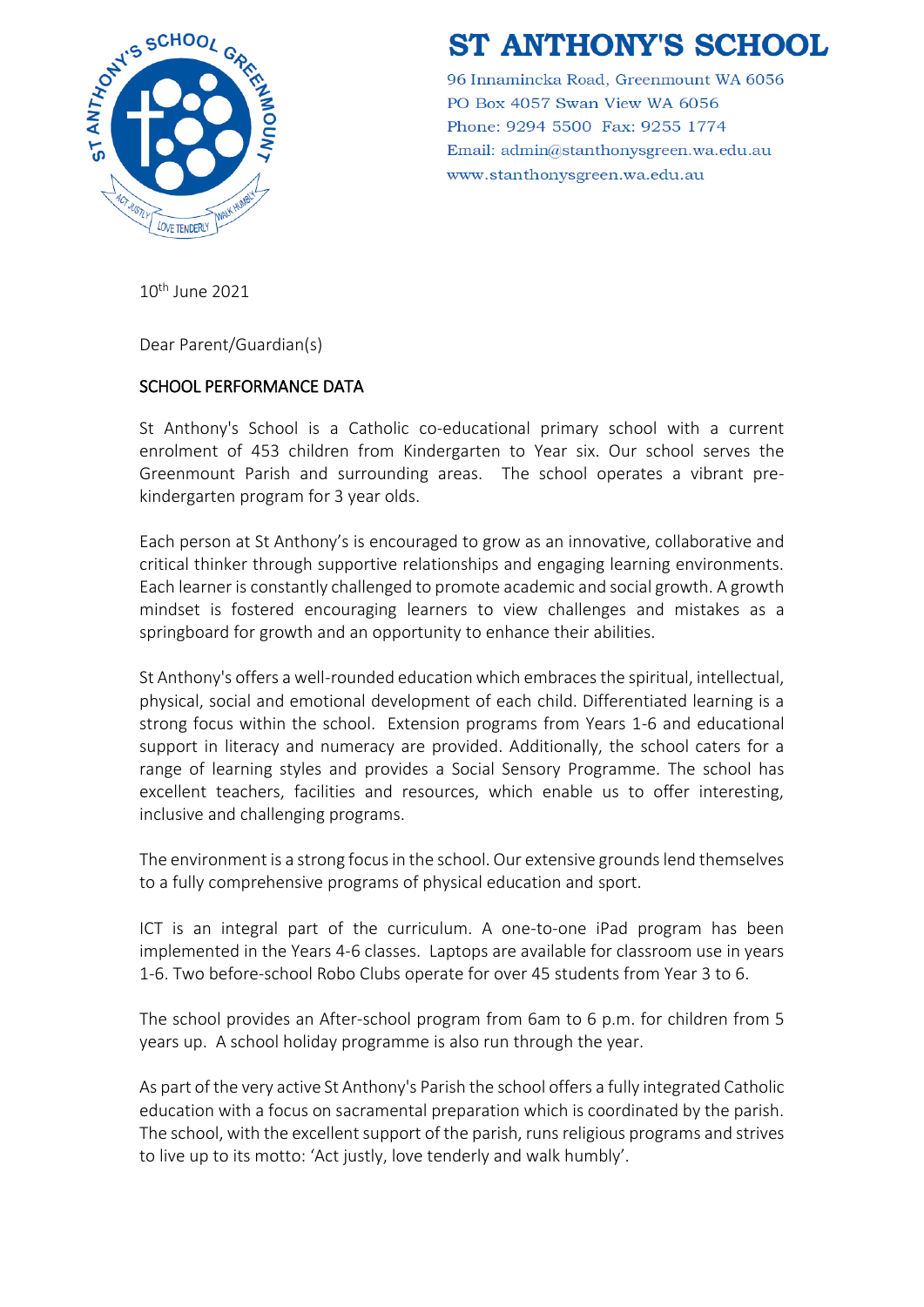## 1. Staff Retention:

The proportion of teaching staff retained in a program year from the previous year.

#### Staffing Numbers: 2020 Staffing Numbers: 2021

|                             | Male           | Female        | <b>FTE</b>   |                             | Male          | Female        | <b>FTE</b>  |
|-----------------------------|----------------|---------------|--------------|-----------------------------|---------------|---------------|-------------|
| Principals                  |                |               | 1            | Principals                  | 1             |               | $\mathbf 1$ |
| <b>Assistant Principals</b> |                | $\mathcal{L}$ | 1            | <b>Assistant Principals</b> |               | 1             |             |
| <b>Teachers</b>             | $\mathfrak{D}$ | 24            | 18.6         | Teachers                    | $\mathcal{P}$ | 23            | 17.9        |
| <b>Teacher Assistants</b>   |                | 16            | 11.34        | <b>Teacher Assistants</b>   |               | 15            | 8.91        |
| Admin/Clerical              |                | 4             | 2.93         | Admin/Clerical              | 1             | $\mathcal{P}$ | 2.27        |
| Gardening/Mainten.          | 1              |               | $\mathbf{1}$ | Gardening/Mainten.          | 1             |               |             |
| Canteen/Uniform             |                | 1             | 0.11         | Canteen/Uniform             |               | 1             | 0.11        |
| Indigenous                  |                | 1             | 0.9          | Indigenous                  |               | 1             | 0.74        |
| <b>OSHC</b>                 | 1              | 8             | 6.04         | <b>OSHC</b>                 | $\Omega$      | 9             | 5.48        |
| Vacation Care               |                |               |              | Vacation Care               |               |               |             |
| Social Worker               |                |               | 0.47         | Social Worker               |               |               | 0.47        |

| Male | Female | <b>FTE</b> | .c                          | Male     | Female        | <b>FTE</b> |
|------|--------|------------|-----------------------------|----------|---------------|------------|
| 1    |        | 1          | Principals                  | 1        |               | 1          |
|      | 2      | 1          | <b>Assistant Principals</b> |          | 1             | 1          |
| 2    | 24     | 18.6       | Teachers                    | 2        | 23            | 17.9       |
|      | 16     | 11.34      | <b>Teacher Assistants</b>   |          | 15            | 8.91       |
|      | 4      | 2.93       | Admin/Clerical              | 1        | $\mathcal{P}$ | 2.27       |
| 1    |        | 1          | Gardening/Mainten.          | 1        |               | 1          |
|      | 1      | 0.11       | Canteen/Uniform             |          | 1             | 0.11       |
|      | 1      | 0.9        | Indigenous                  |          | 1             | 0.74       |
|      | 8      | 6.04       | <b>OSHC</b>                 | $\Omega$ | 9             | 5.48       |
|      |        |            | Vacation Care               |          |               |            |
|      |        | 0.47       | Social Worker               |          |               | 0.47       |

# 2. Teacher Qualifications:

A list of teachers' qualifications.

| <b>Teacher Qualifications</b>            | <b>Number</b> |
|------------------------------------------|---------------|
| Diploma of Teaching                      | 3             |
| Bachelor of Education                    | 17            |
| Bachelor of Early Childhood Education    | 6             |
| Bachelor of Arts in Education            | 3             |
| Graduate Diploma Primary Education       | 5             |
| Certificate III in Children's Services   | 1             |
| <b>Trained Teachers Certificate</b>      | $\cap$        |
| <b>Masters in Education</b>              | 3             |
| Certificate in Early Childhood Education | 1             |
| Masters in Education Leadership          | $\mathcal{P}$ |
| Certificate of Instructional Leadership  |               |

## 3. Student Attendance:

The average attendance rate for 2020 was 91%

Attendance by year groups 2020:

| Kindergarten      | 90% |
|-------------------|-----|
| Pre Primary       | 91% |
| Year 1            | 91% |
| Year <sub>2</sub> | 91% |
| Year <sub>3</sub> | 90% |
| Year 4            | 92% |
| Year 5            | 92% |
| Year 6            | 91% |